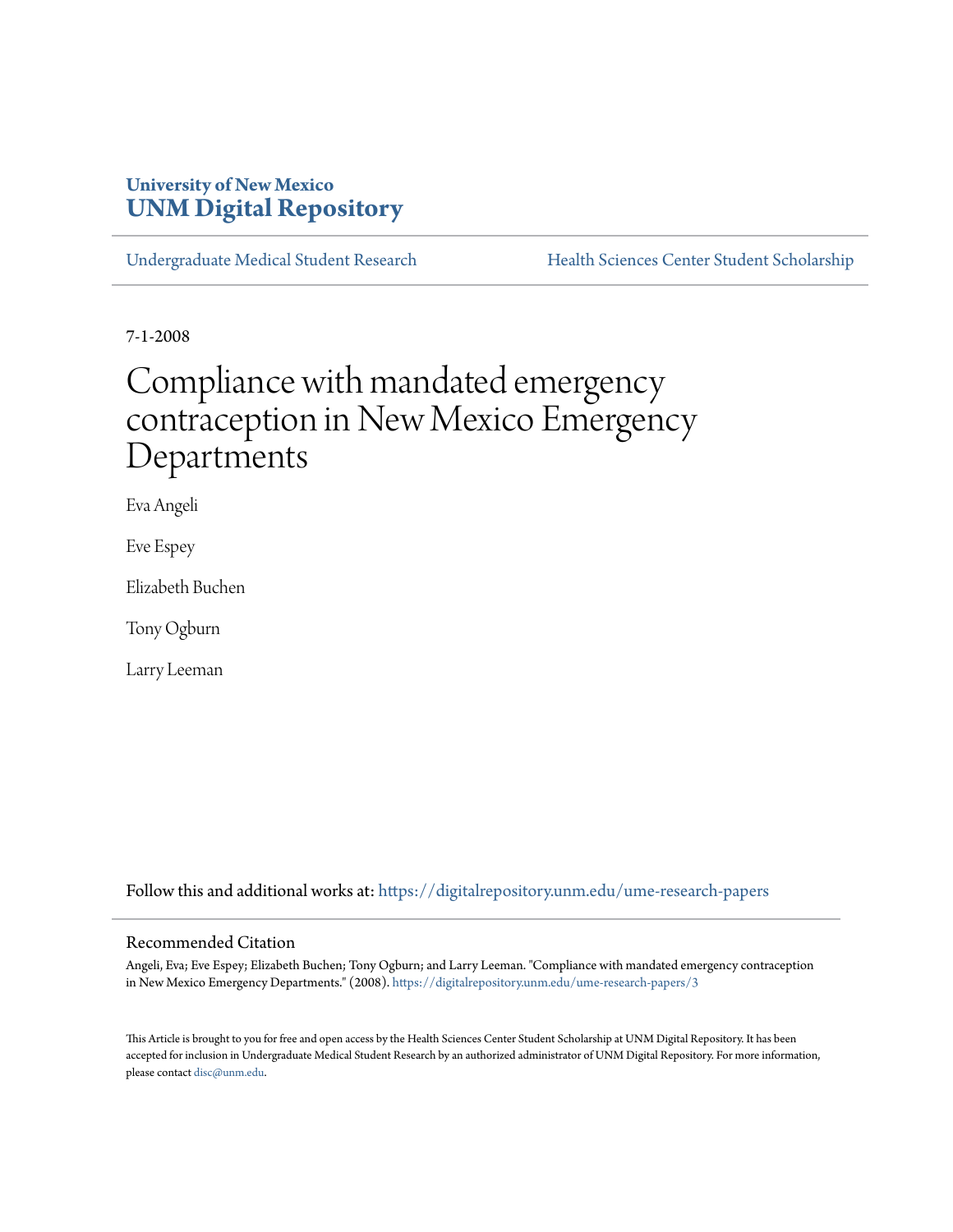# **Compliance with mandated emergency contraception in New Mexico Emergency Departments**

Eva Angeli, BA Eve Espey, MD Elizabeth Buchen, MD Tony Ogburn, MD Larry Leeman, MD

November 2007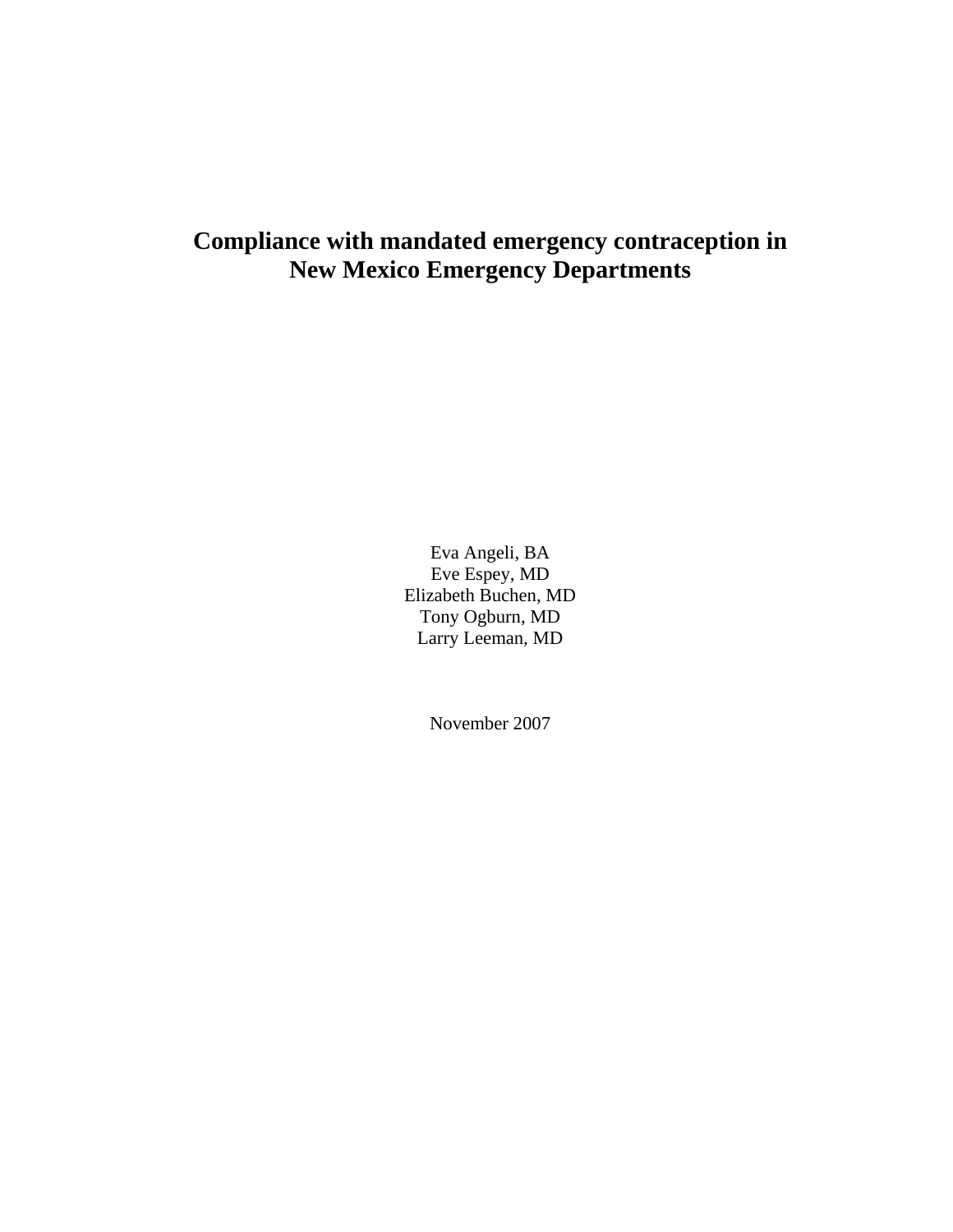#### **Introduction**

Emergency departments (ED) could have a major impact in reducing unintended pregnancies resulting from sexual assault by providing emergency contraception (EC) to rape victims. Although cases of rape are universally under-reported, sexual assault remains a common reason for emergency department ED visits. An estimated 40,000 acute sexual assault visits are made annually to EDs in the United States. (1) Worldwide, about 13% of women report sexual assault during their lifetimes, and up to 5% of these assaults result in pregnancy (1).

Sexual assault survivors are particularly vulnerable to unintended pregnancy. Professional organizations that advocate for women's health, including the American Medical Association, the American College of Obstetricians and Gynecologists, and the American College of Emergency Physicians, strongly endorse routine dispensing of EC to rape victims (2-4). Despite these clear, strong recommendations the provision of EC in EDs is not yet the standard of care in the United States.

One approach to increasing provision of EC is through the legislative process. Currently no federal laws mandate counseling about and provision of EC in EDs. As of 2007, nine states have passed legislation requiring EDs to provide EC-related services to sexual assault survivors (5). In seven of these states, hospital EDs are required by law to dispense emergency contraception on request to sexual assault survivors. New Mexico enacted a law in 2003 that defines the standard of care for sexual assault survivors and includes specific provisions that apply to hospitals that offer emergency care for sexual assault survivors. Provisions of the law stipulate that hospitals will (1) provide each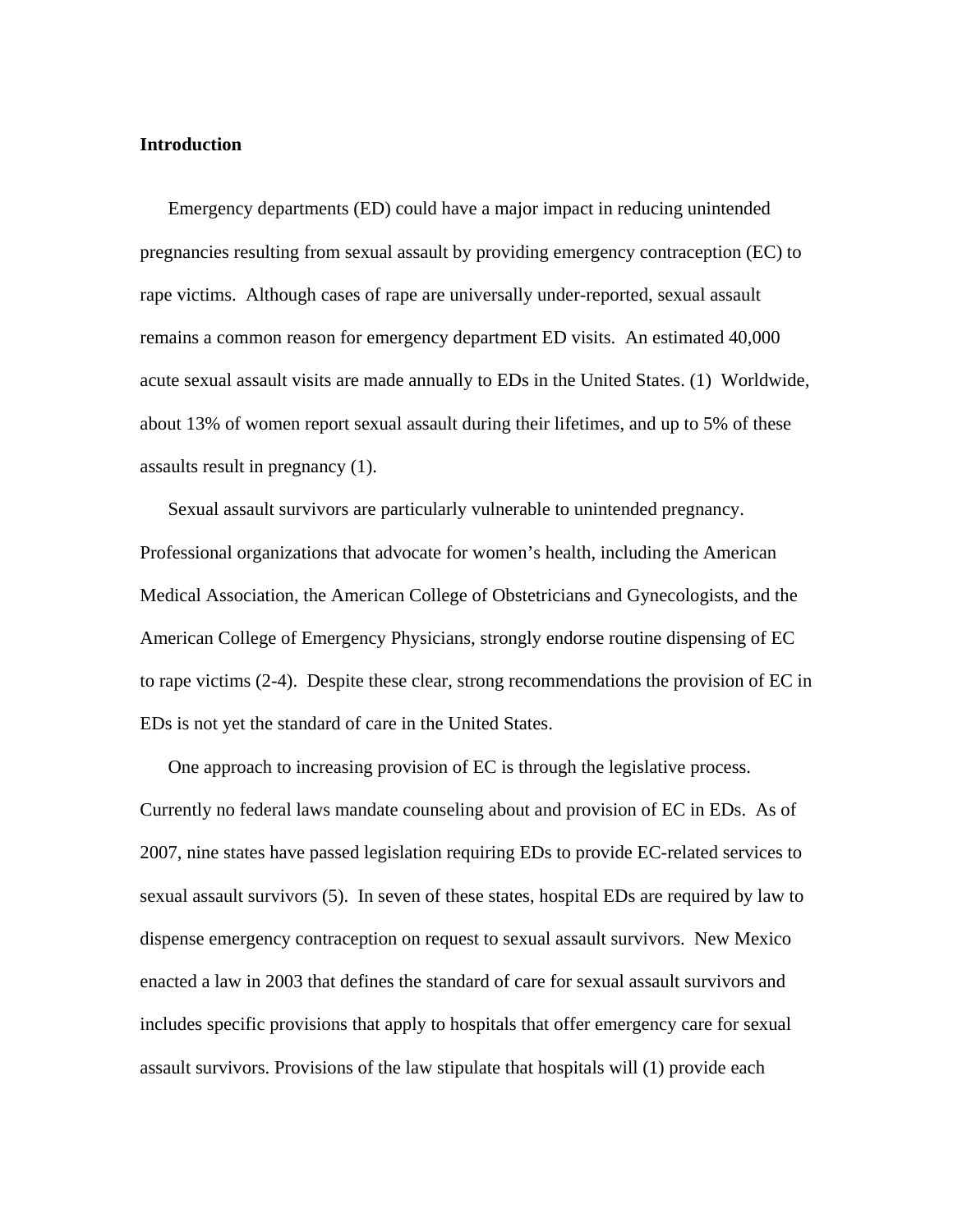sexual assault survivor with accurate written and oral information about emergency contraception, (2) inform each sexual assault survivor orally and in writing of her option to be provided emergency contraception at the hospital, and (3) provide emergency contraception at the hospital, including the initial dose to take at the hospital and the subsequent dose that the sexual assault survivor may self-administer twelve hours following the initial dose (6). The law also specifies that hospitals shall ensure all personnel who provide care to sexual assault survivors are trained to provide medically accurate, objective information about emergency contraception (6).

New Mexico ranks ninth in the US for sexual assault of women. It is estimated that 19% of New Mexico women over age 18 have been raped at least once in their lifetime. The actual figure is higher, as it includes rape of women under age 18 and rape of men. In 2004, 2654 sex crimes were reported by law enforcement agencies. Of 549 cases with documentation of outcomes, 81 (15%) became pregnant (7).

 The purpose of this study was to determine whether the requirements of the New Mexico state law are being met. We sought to determine the presence of hospital protocols ensuring provision of emergency contraception to sexual assault survivors being treated in New Mexico EDs. We also queried hospital ED staff to determine if provision of EC to sexual assault victims was actually occurring. We also sought to identify barriers to offering EC in cases of sexual assault. Additionally, we assessed the approach to patient requests for EC in the setting of consensual, unprotected sex.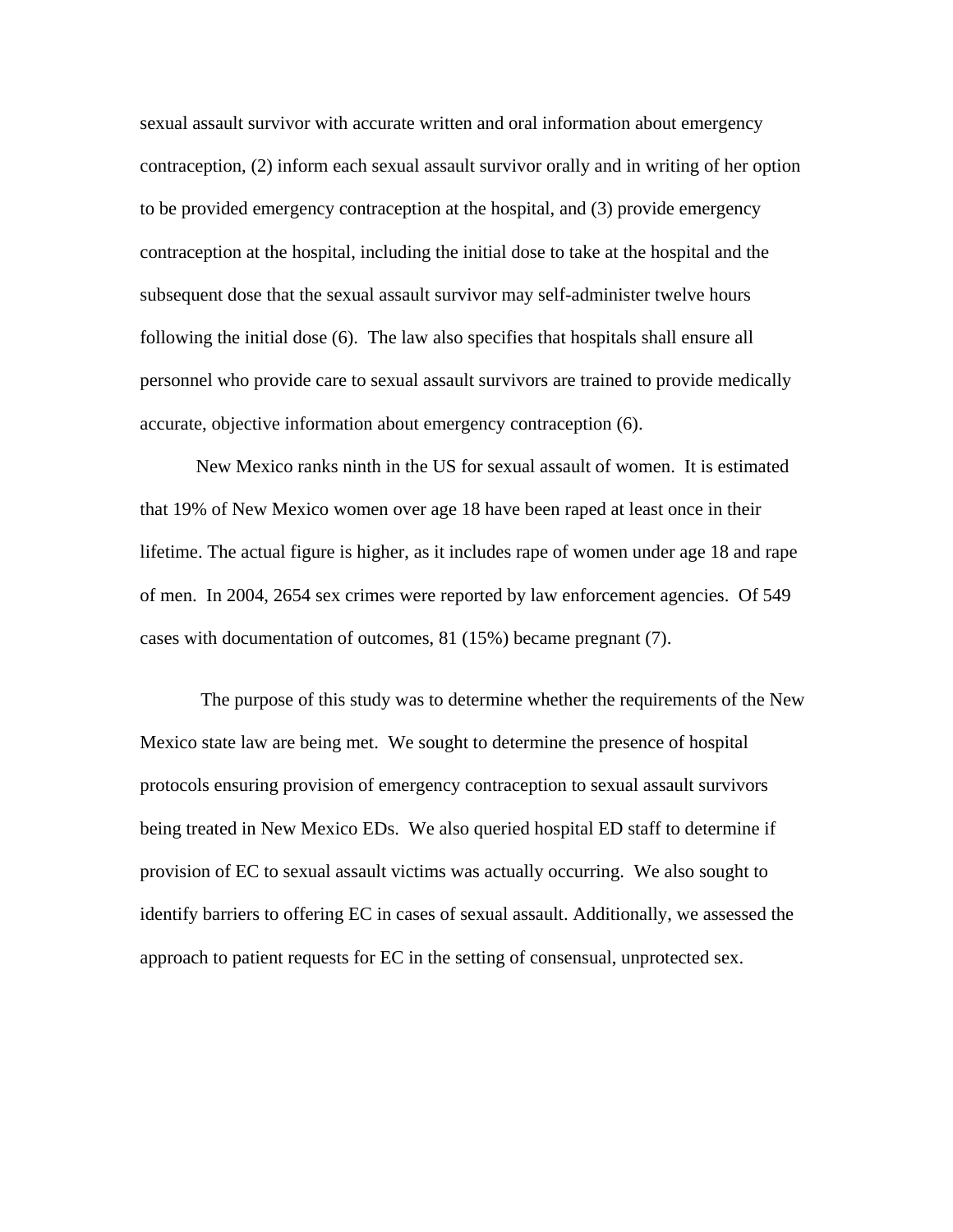#### **Methods**

This study uses survey methods to determine ED practices about prescribing EC. We developed an 18 item questionnaire adapted from that of a similar study of emergency contraception practices in Oregon EDs with the permission and assistance of the authors (8). The questionnaire included items related to characteristics of the hospital, knowledge of subjects about EC and the law, and ED practices relevant to EC and sexual assault survivors as well as women who had consensual unprotected intercourse. Additionally, the research assistant asked to be provided with a copy of the ED's sexual assault protocol.

All hospitals with emergency departments (EDs) in the state of New Mexico were identified by an internet search using Google. This included the terms "New Mexico hospitals", "New Mexico emergency departments" and "New Mexico emergency rooms." Thirty-nine hospitals were identified. The websites of all 39 were reviewed to ascertain whether they were "full service," defined as those in which providers were available 24 hours a day to see patients. Where it was not obvious from the hospital website, the hospital was called. We contacted all hospitals to identify the ED director. A consent letter was mailed to each director requesting participation in the study. One of three investigators visited each hospital in the state at a time convenient to the investigator. At the visits, the investigator discussed the study with the ED clerks, requesting permission to talk with them, with an ED physician,and an ED nurse. We included clerks as they are the first line of contact for many patients and may be knowledgeable about policies and procedures. We included nurses because they may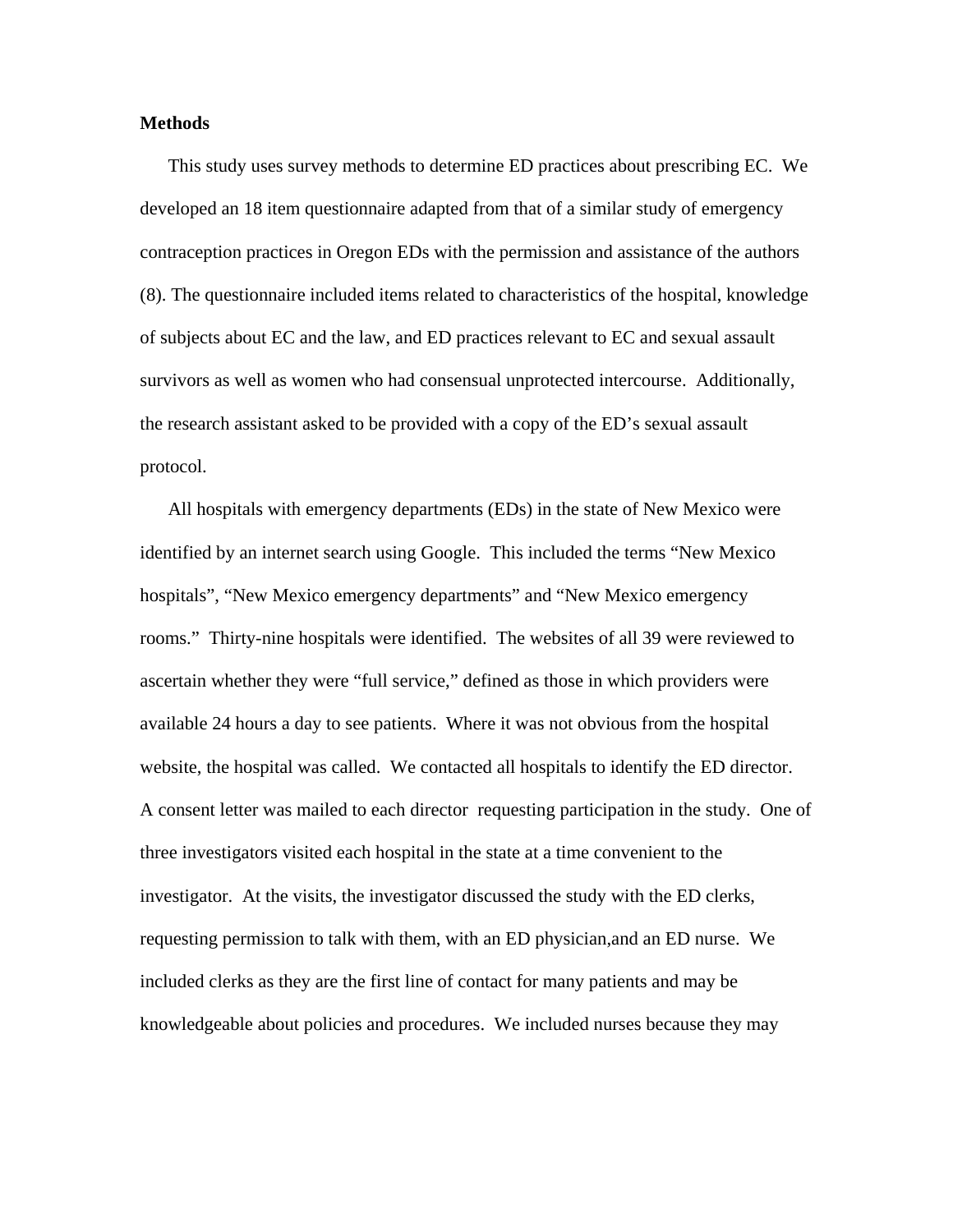have as much or more institutional memory than physicians and may have more knowledge of policies and procedures.

The investigator gave each subject another copy of the consent letter and explained the questionnaire. If the subject agreed to participate, the investigator interviewed the subject using the questionnaire. In each facility, we interviewed one member each of available medical, nursing and clerical staff. We spoke with working staff that were available at the time of the visit, without respect to length of employment or experience with emergency contraception.

Analysis of data was performed using SAS software. Descriptive statistics were generated and Fisher's exact test was used to determine associations between independent and dependent variables. A two-sided probability of 0.05 was used to test for statistical significance. The study was approved by the Human Research Review Committee of the University of New Mexico.

#### **Results**

We identified 38 full service EDs in New Mexico. Though we intended to visit all hospitals, data were obtained from 33 of the 39 because of geographic isolation or unavailability of staff. We obtained data from 33 hospitals. We were unable to obtain data from five hospitals due to geographic isolation or lack of availability of staff at the visits. Interviews were conducted at 33 hospitals at a variety of times during the day and up to 10:00 PM at night. Thirty-eight percent were urban (defined as Albuquerque, Santa Fe/Los Alamos, Las Cruces) and 62% were rural (all others). There are no Catholic hospitals in New Mexico. The estimated number of ED visits for the institutions was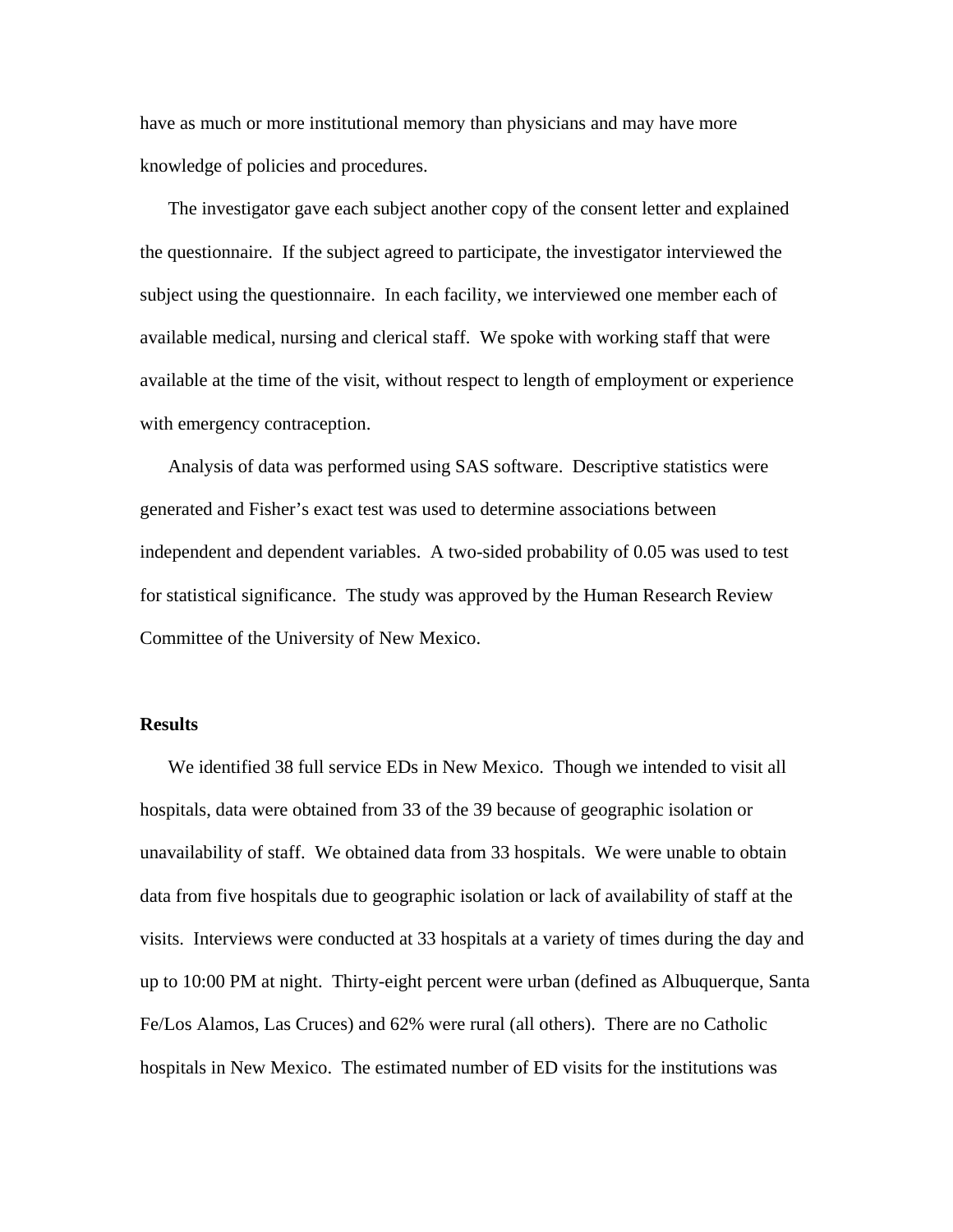reported to range from 5,110 to 80,000 and the estimated number of visits for sexual assault was reported to range from 1 to158.

Although the majority of respondents indicated that their ED had a written rape protocol and that most included guidance on administration of EC, very few could actually produce the policy (Table 1). Overall, 63% of RNs, MDs and clerks reported that EC was routinely offered to sexual assault survivors. The remainder of responses indicated that hospitals provided EC on an individual basis according to physician preference or referred the patient to another provider. The likelihood of receiving EC decreased for sexual assault survivors who were minors. Despite the lack of state requirements for parental consent or notification for contraception including EC, many respondents reported a parental consent requirement for receiving EC in the ED in the setting of rape. In the case of consensual unprotected sex, only 20% of RNs and MDs reported that EC was routinely provided (Table 2). Respondents most commonly advised these patients to see an outside provider.

The large majority of respondents indicated they knew what emergency contraception was. Only 86% of physicians, 60% of nurses, and 45% of clerks were aware that EC is effective up to 72 hours after unprotected intercourse (Table 3). Fewer than 10% of clerks, RNs and MDs were aware that EC is actually effective beyond 72 hours after unprotected intercourse. Fewer than 5% of clerks, RNs and MDs at these facilities were aware of the state law requiring that EC be offered to sexual assault survivors.

#### **Discussion**

The main finding of our study was that only 63% of New Mexico ED staff reported that EC is offered to sexual assault survivors on a routine basis, despite a state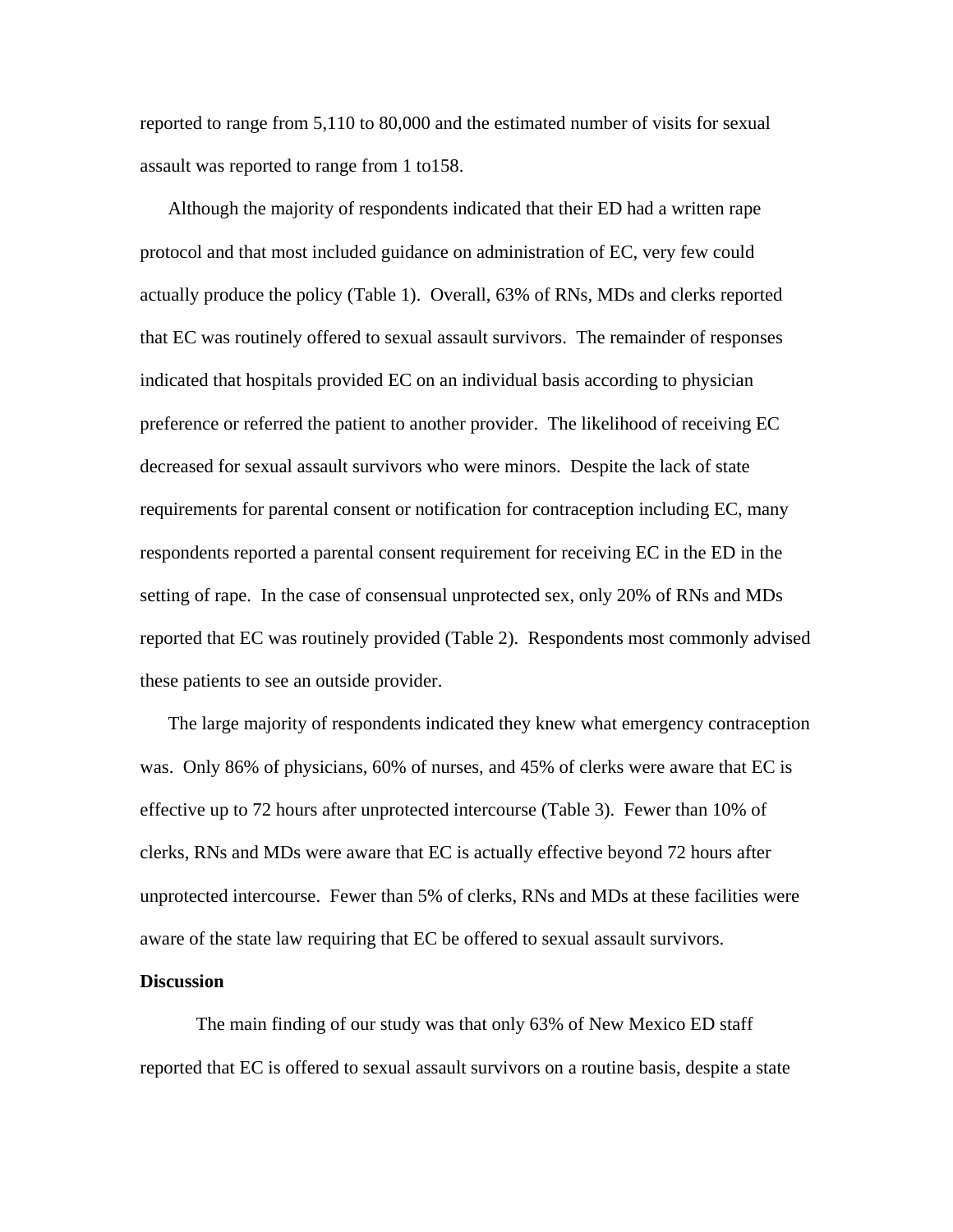law requiring universal provision. A substantial minority of RNs and MDs reported that the decision to offer EC was up to the individual physician and that the majority of the individual physician decisions were related to their moral feelings about use of EC.

Furthermore, it is concerning that although a majority of staff indicated a rape protocol was in place, only about one fifth of EDs could actually produce the document that contained guidelines for providing EC to sexual assault survivors. A strength of our study design was our actual presence in the ED. Research assistants watched as staff rummaged through documents, almost universally unable to locate the protocols. Although a few may actually have had a protocol, one could question the usefulness of a protocol that three separate staff members were unable to locate. Women requesting EC after consensual sex were less likely to receive it "routinely" from NM EDs. Given the recent FDA decision approving over-the-counter status for Plan B for women over age 17, the need for ED dispensing of EC for women experiencing unprotected consensual sex should be distinctly reduced. However, over-the-counter status will not alleviate the problem faced by sexual assault survivors who do not receive EC in the ED, especially minors. This particularly vulnerable population may face knowledge, psychological and financial barriers to accessing the medication at a pharmacy and will continue to be best served by receiving EC in the ED.

 Sexual assault nurse examiner (SANE) programs may have a large impact on the delivery of appropriate services to sexual assault survivors. SANE programs should assure consistent delivery of EC to sexual assault survivors through the use of standardized protocols that include collection of a sexual assault evidence kit, STD prophylaxis and offering of EC. Eight formal SANE programs exist in NM, covering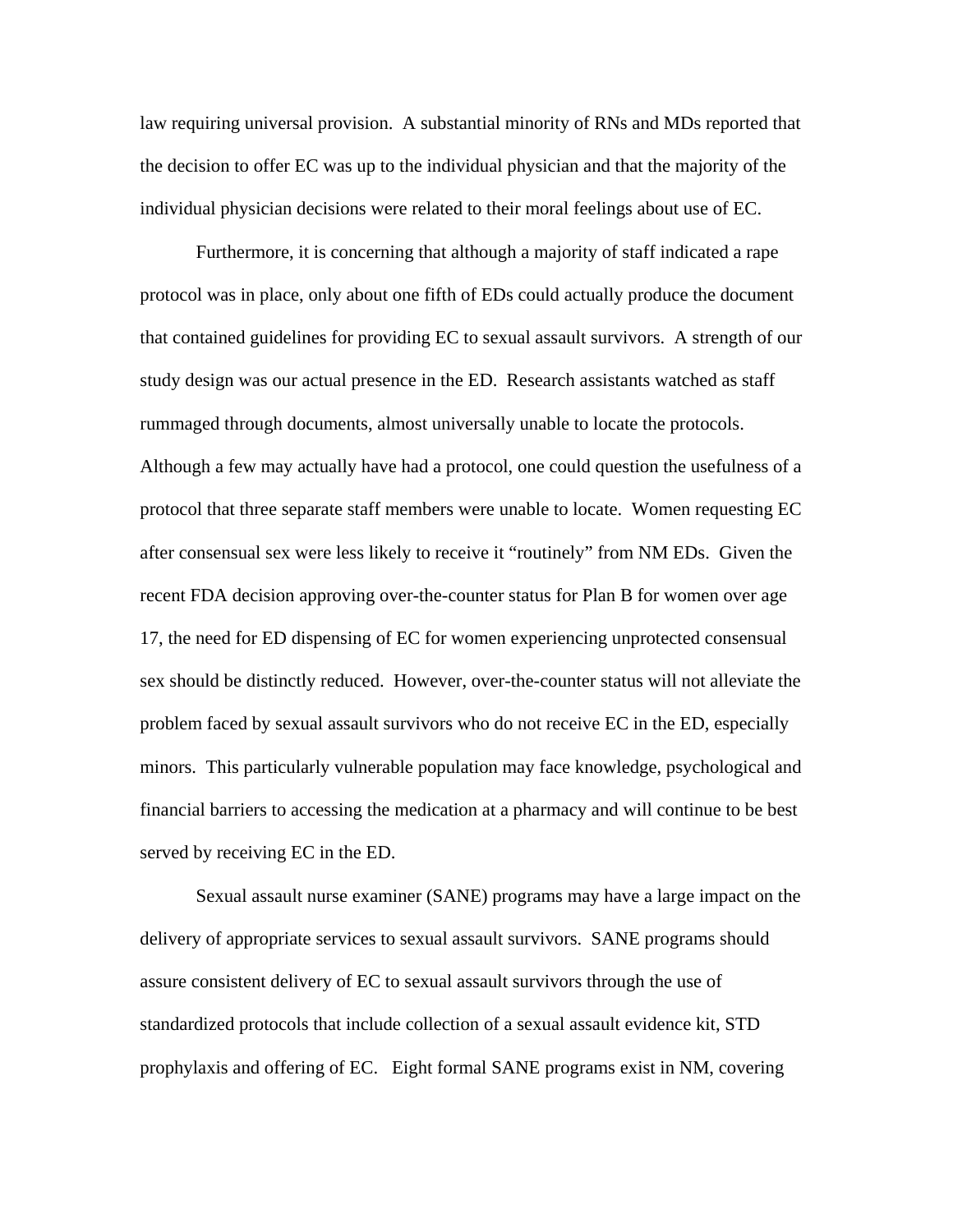roughly half of the hospitals in NM. In a national review of the impact of SANE programs, Campbell found preliminary evidence to support the benefit of such programs for a variety of sexual assault survivor outcomes, including the consistent delivery of EC (9). Since SANE is a community, not hospital-based program, SANE services are not consistently available at all hospitals, even in areas where SANE has a presence. It is the responsibility of emergency departments in NM to provide EC to sexual assault survivors in all instances, regardless of SANE availability.

A number of studies have examined the use of emergency contraception when treating victims of sexual assault (8-15). In 2004, a telephone survey of hospitals in Pennsylvania revealed that only 42% of emergency departments routinely offered EC counseling to victims of sexual assault, while 16% never offered such counseling (10, 11). Catholic hospitals were much less likely to offer EC counseling than non-Catholic hospitals. In contrast, other services such as mental health counseling and examination and prophylaxis for STDs in sexual assault survivors were near universal. A telephone survey of Oregon emergency departments yielded similar results. Of the 54 hospitals contacted, 61% routinely offered emergency contraception to victims of sexual assault; of these 33 hospitals, only 8 actually dispensed EC (in the form of Plan B), while the rest offered prescriptions to be filled at outside pharmacies (8).

 A national telephone survey study examining the provision of EC in emergency departments found that Catholic hospitals are less likely to offer EC than non-Catholic hospitals, although fully 42% of non-Catholic hospitals reported that they did not dispense EC even in the setting of sexual assault (12). Similarly to our study, they found that treatment decisions are not guided by protocol so much as made individually by the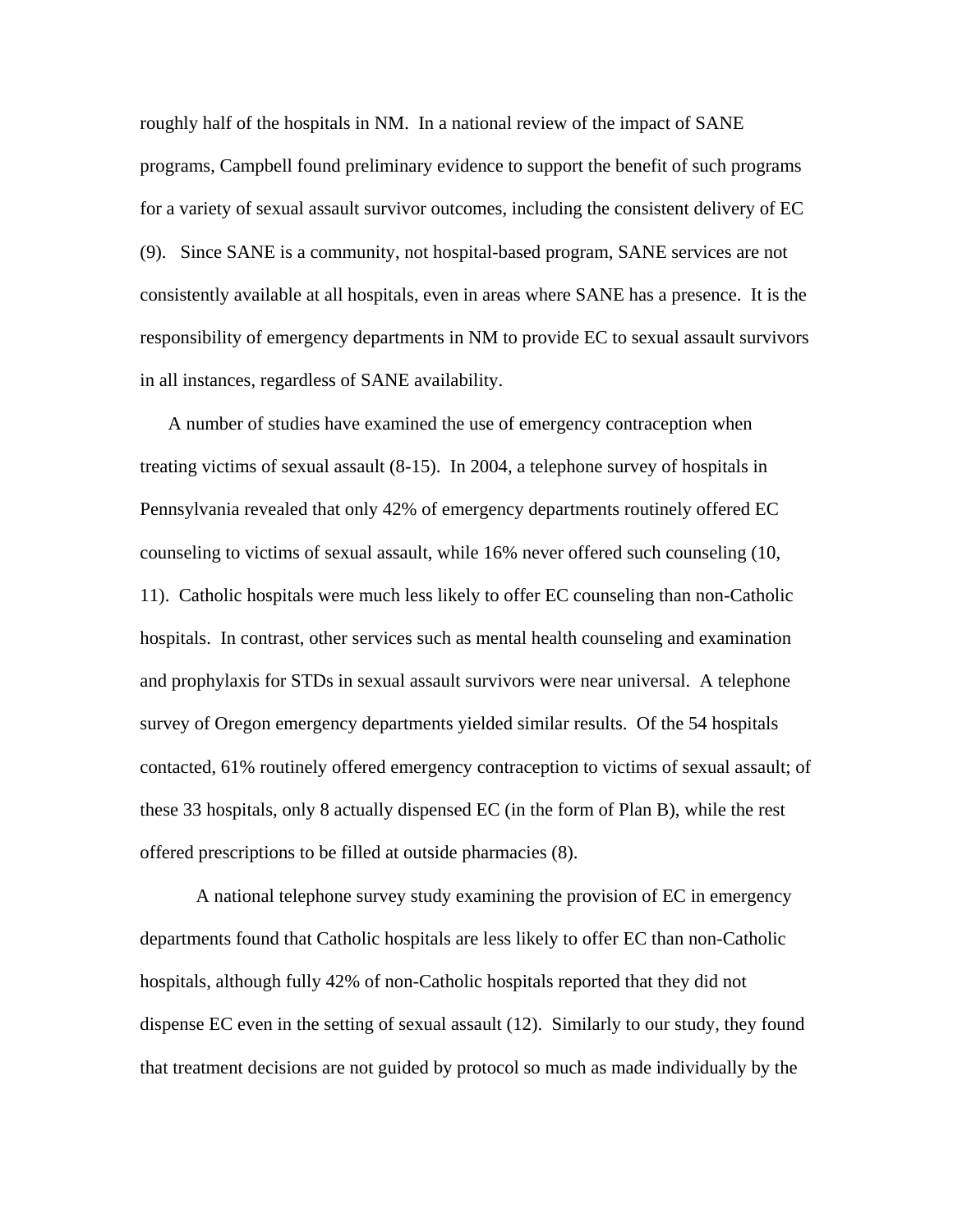physician on duty at the time. While respecting the principle of autonomous practice, in this setting the wide variation among providers leaves many women, particularly sexual assault survivors, without needed medication.

 An epidemiologic analysis of the quality of care of sexual assault providers examined seven years of data from the National Hospital Ambulatory Medical Care Survey (NHAMCS). Although the study focused on empiric treatment for STDs as suggested by the Center for Disease Control (CDC), it also found that only 20% of eligible women received emergency contraception (13).

A recent survey of ED practitioners given different clinical scenarios related to EC revealed that the majority (83%) would be willing to give EC to a sexual assault survivor and fewer (73%) would be willing to give EC to a woman who had had consensual sex (14). These findings mirror the responses from our study population. Unprotected sex, outside the setting of rape, was not considered an "emergency" by the majority of RNs and MDs; women requesting EC in this setting were most often referred to an outside provider. A similar, more recent phone survey was conducted in Massachusetts' EDs (15). Nurses primarily answered questions about availability of EC, which was reported to be available in 80% of calls. Despite this high percentage, access was inconsistent and unpredictable, even for survivors of sexual assault.

 Our study has several limitations. We surveyed a convenience sample of providers in the EDs. Different providers in the same institution may have answered differently. The overall consistency between the three interviewees' responses does provide some reassurance that answers may be representative. Additionally, patients presenting to an ED do not have the option of choosing a provider, so we feel that this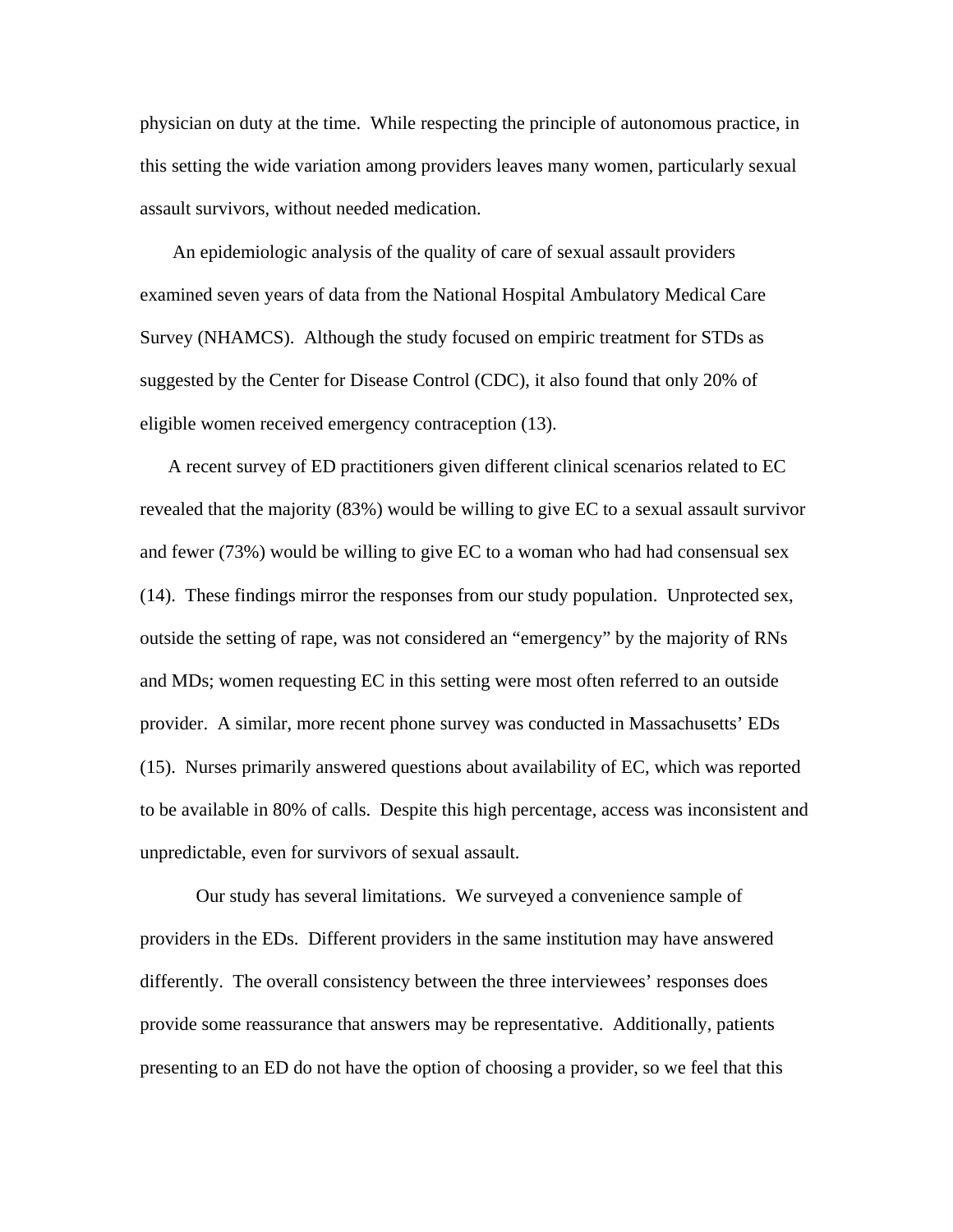study's methodology more closely approximates the experience of an actual patient who is cared for by the providers that are on duty at the time of her visit. Providers may have represented practice at their institutions as more favorable than actual clinical practice. It is possible that respondents would not know the location or content of other clinical protocols. However, the difference between other important protocols and the EC rape protocol is that New Mexico state law requires the latter. A strength of our study was that we made actual visits and interviewed providers in person. By making a visit instead of a phone call and talking to three individuals instead of one, we hoped to gain more accurate information about the actual practice of offering and dispensing EC.

Overall, we were struck by interviewees' uncertainty about the answers to many of our questions. For example, hesitation was a common response to the question about the existence of a rape protocol, and we were not surprised that although most asserted that the ED had a written policy, very few could actually locate one.

In September 2004, the US Department of Justice published national guidelines for sexual assault survivors (16). Notably, despite criticism from several organizations, this 141 page document does not explicitly state the need to offer emergency contraception to sexual assault survivors. The document focuses on prevention of sexually transmitted diseases with less emphasis on pregnancy issues. Despite acknowledging that fear of pregnancy is a major concern for survivors, the document uses oblique language advising providers to "discuss treatment options with patients, including reproductive health services." It is difficult to be critical at the local level when the federal government sets such a poor example for its protocol.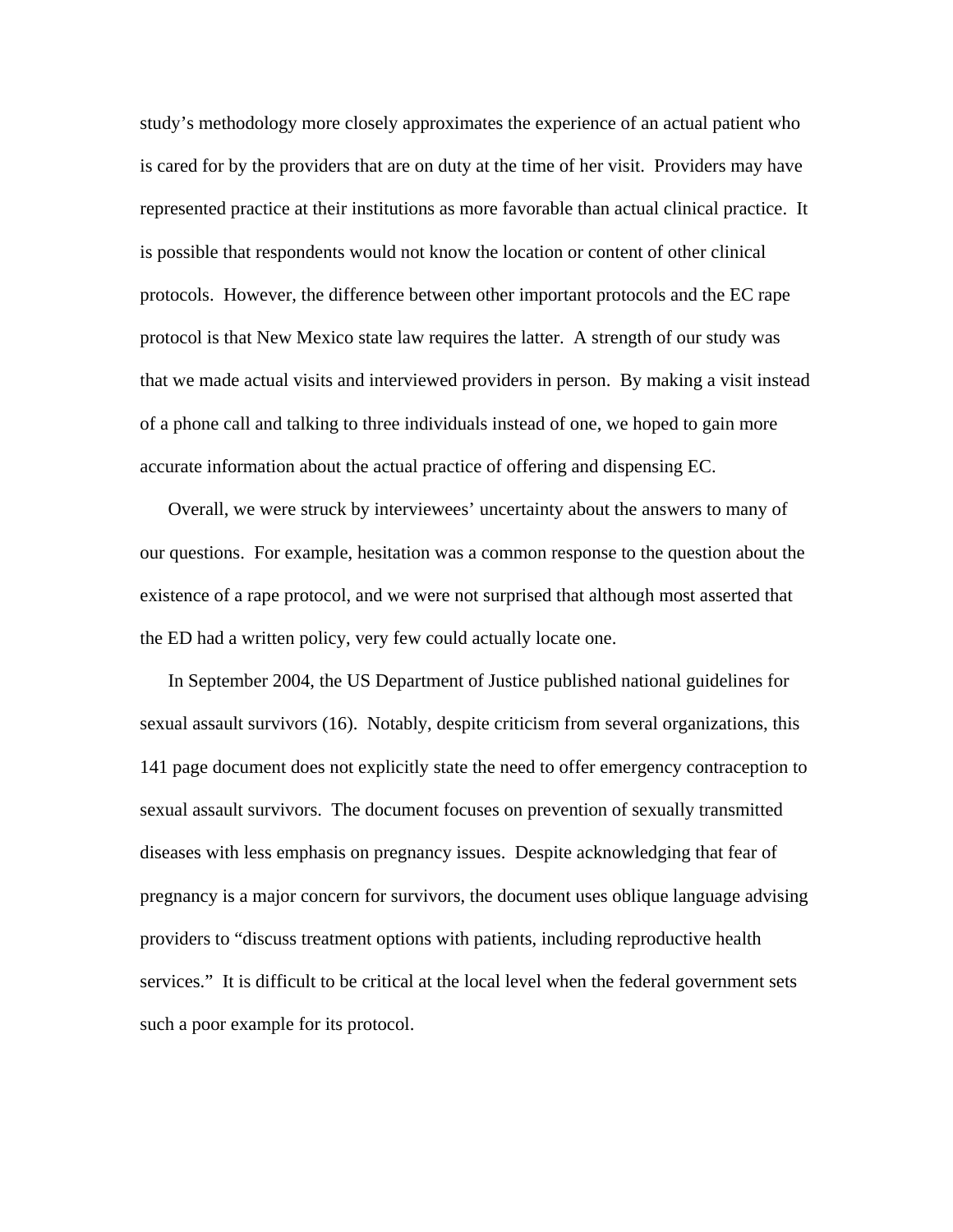More effective dissemination of the state statute regarding EC for sexual assault survivors might benefit New Mexico women. EDs should develop protocols for the treatment of sexual assault survivors that include provision of EC. In the face of the current epidemic of unintended pregnancy in the U.S., the provision of EC should be considered an emergency medical service regardless of the setting in which unprotected sex occurred.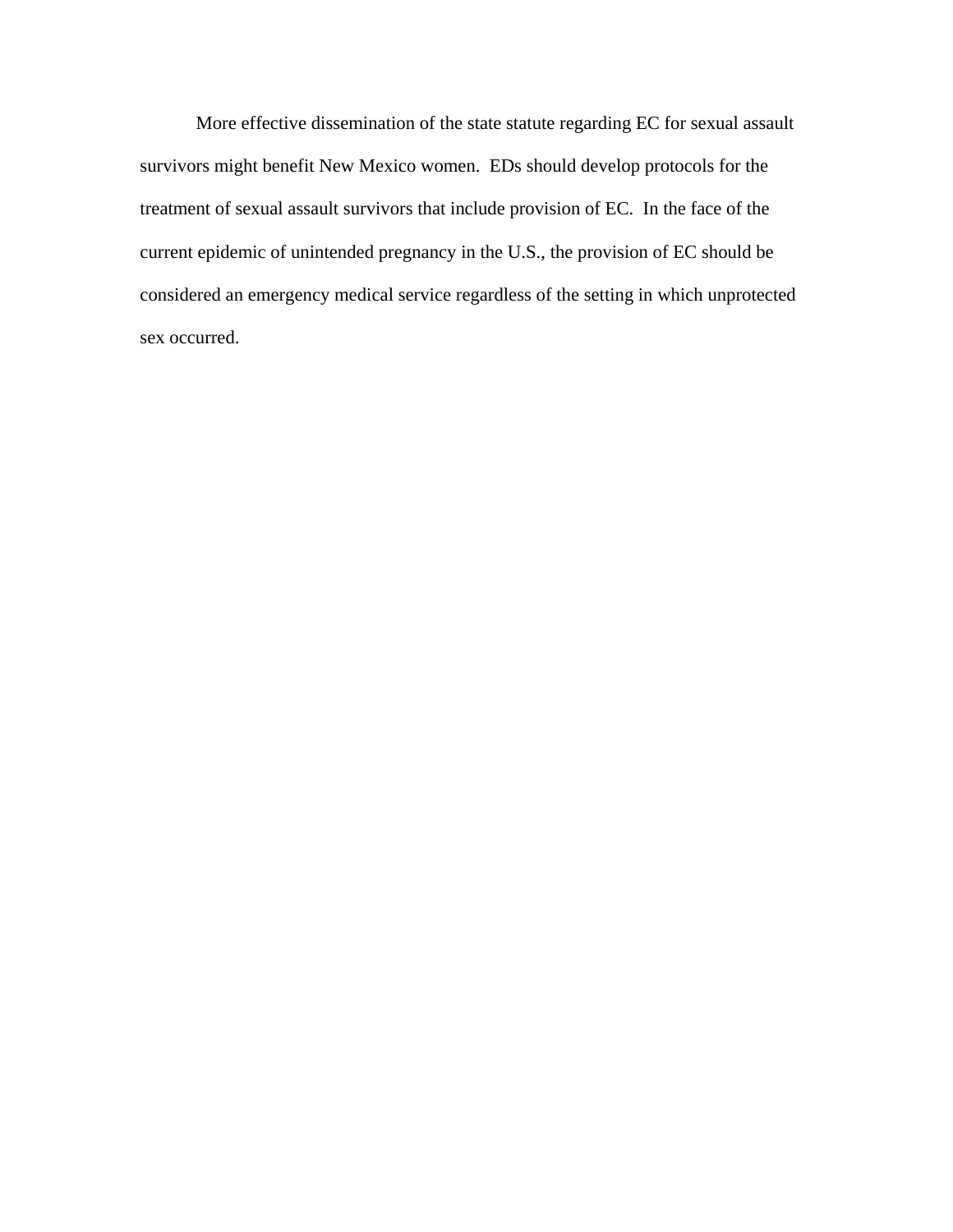#### **References**

1. Holmes M, Resnick H, Kilpatrick D, et al. Rape-related pregnancy: estimates and descriptive characteristics from a national sample of women. Am J Obstet Gynecol 1996;175:320–332.

2. AMA resolution D-75.996 Emergency contraception for sexual assault victims. [http://www.ama-assn.org/apps/pf\\_new/pf\\_online?f\\_n=browse&doc=policyfiles/DIR/D-](http://www.ama-assn.org/apps/pf_new/pf_online?f_n=browse&doc=policyfiles/DIR/D-75.996.HTM&&s_t=&st_p=&nth=1&prev_pol=policyfiles/DIR/D-70.999.HTM&nxt_pol=policyfiles/DIR/D-75.996.HTM&)[75.996.HTM&&s\\_t=&st\\_p=&nth=1&prev\\_pol=policyfiles/DIR/D-](http://www.ama-assn.org/apps/pf_new/pf_online?f_n=browse&doc=policyfiles/DIR/D-75.996.HTM&&s_t=&st_p=&nth=1&prev_pol=policyfiles/DIR/D-70.999.HTM&nxt_pol=policyfiles/DIR/D-75.996.HTM&)

[70.999.HTM&nxt\\_pol=policyfiles/DIR/D-75.996.HTM&](http://www.ama-assn.org/apps/pf_new/pf_online?f_n=browse&doc=policyfiles/DIR/D-75.996.HTM&&s_t=&st_p=&nth=1&prev_pol=policyfiles/DIR/D-70.999.HTM&nxt_pol=policyfiles/DIR/D-75.996.HTM&) accessed 3-16-2007.

3. ACOG Acute Care of Sexual Assault victims, [http://www.acog.org/departments/dept\\_notice.cfm?recno=17&bulletin=1625,](http://www.acog.org/departments/dept_notice.cfm?recno=17&bulletin=1625) accessed 3-16-2007.

4. ACEP Policy statement #400130, October 2002: Management of the patient with the complaint of sexual assault,

[http://www.acep.org/webportal/PracticeResources/PolicyStatements/violabuse/Managem](http://www.acep.org/webportal/PracticeResources/PolicyStatements/violabuse/ManagementofthePatientwiththeComplaintofSexualAssault.htm) [entofthePatientwiththeComplaintofSexualAssault.htm,](http://www.acep.org/webportal/PracticeResources/PolicyStatements/violabuse/ManagementofthePatientwiththeComplaintofSexualAssault.htm) 3-16-2007.

5. Guttmacher Institute State Policies in Brief as of March 1, 2007, Emergency Contraception: [http://www.guttmacher.org/statecenter/spibs/spib\\_EC.pdf](http://www.guttmacher.org/statecenter/spibs/spib_EC.pdf), accessed 3-10- 07.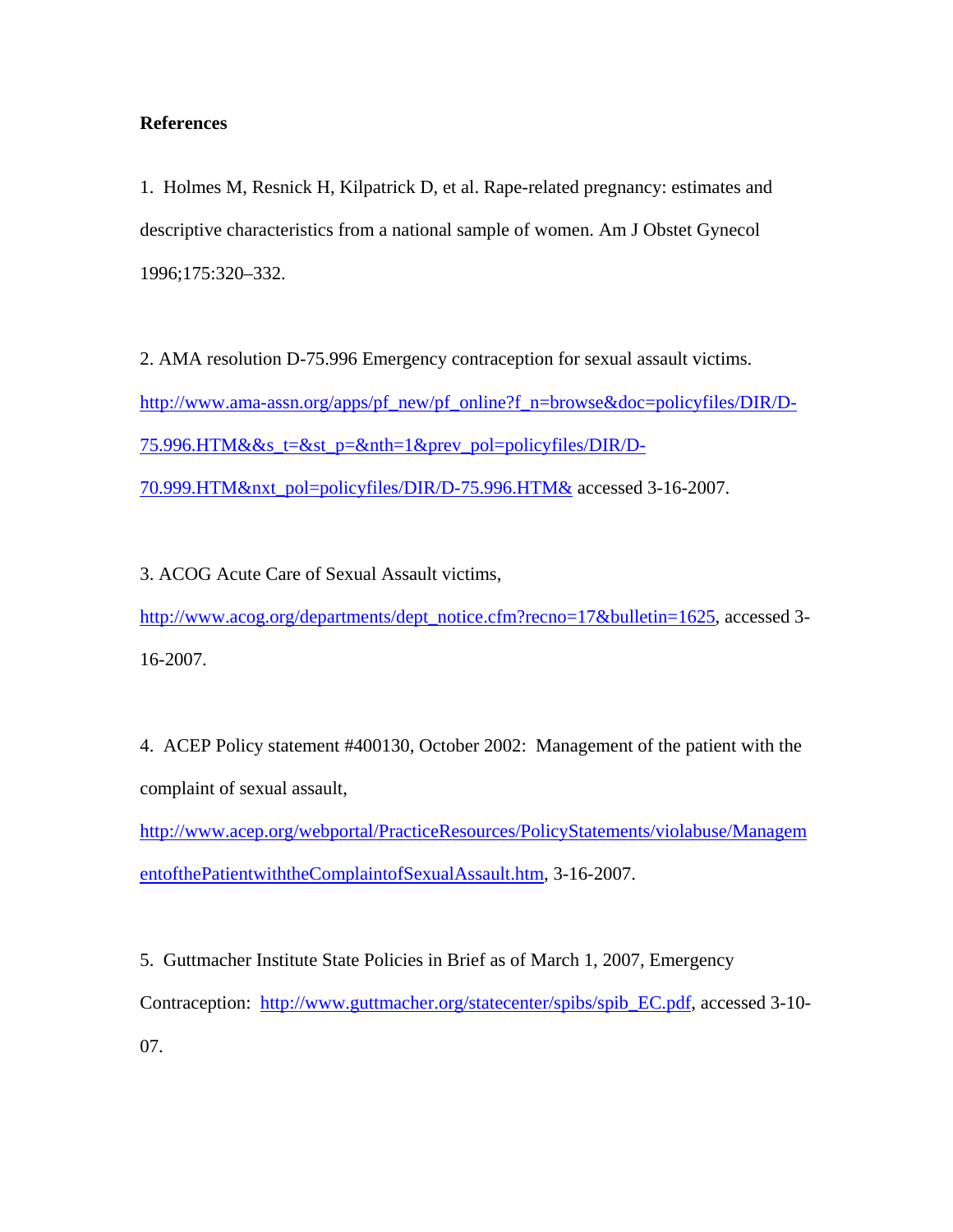6. New Mexico State Law § 24-10D-2-10D5: Sexual Assault Survivors Emergency Care Act, effective June 30, 2003.

7. Caponera B. for the New Mexico Coalition of Sexual Assault Programs, Inc. Sex Crimes in New Mexico IV: An analysis of 2004 data from the New Mexico interpersonal violence data central repository, September, 2005.

8. Rosenberg KD, Demunter JK, Liu J. Emergency contraception in emergency departments in Oregon. Am J Public Health. 2005;95(8):1453-7.

9. Campbell R, Patterson D, Lichty LF. The effectiveness of sexual assault nurse examiner (SANE) programs: a review of psychological, medical, legal, and community outcomes. Trauma Violence Abuse 2005;6(4):313-29.

10. Patel A, Simons R, Piotrowski ZH, Shulman L, Petraitis C. Under-use of EC for victims of sexual assault. Int J Fertil Women's Med 2004;49(6):269-273.

11. Simons R. Emergency contraception for sexual assault survivors: A survey of hospital emergency rooms in Pennsylvania. Philadelphia, PA. The Clara Bell Duvall Education Fund; 2000.

12. Harrison T. Availability of emergency contraception: A survey of hospital emergency department staff. Ann Emerg Med 2005;46:105-110.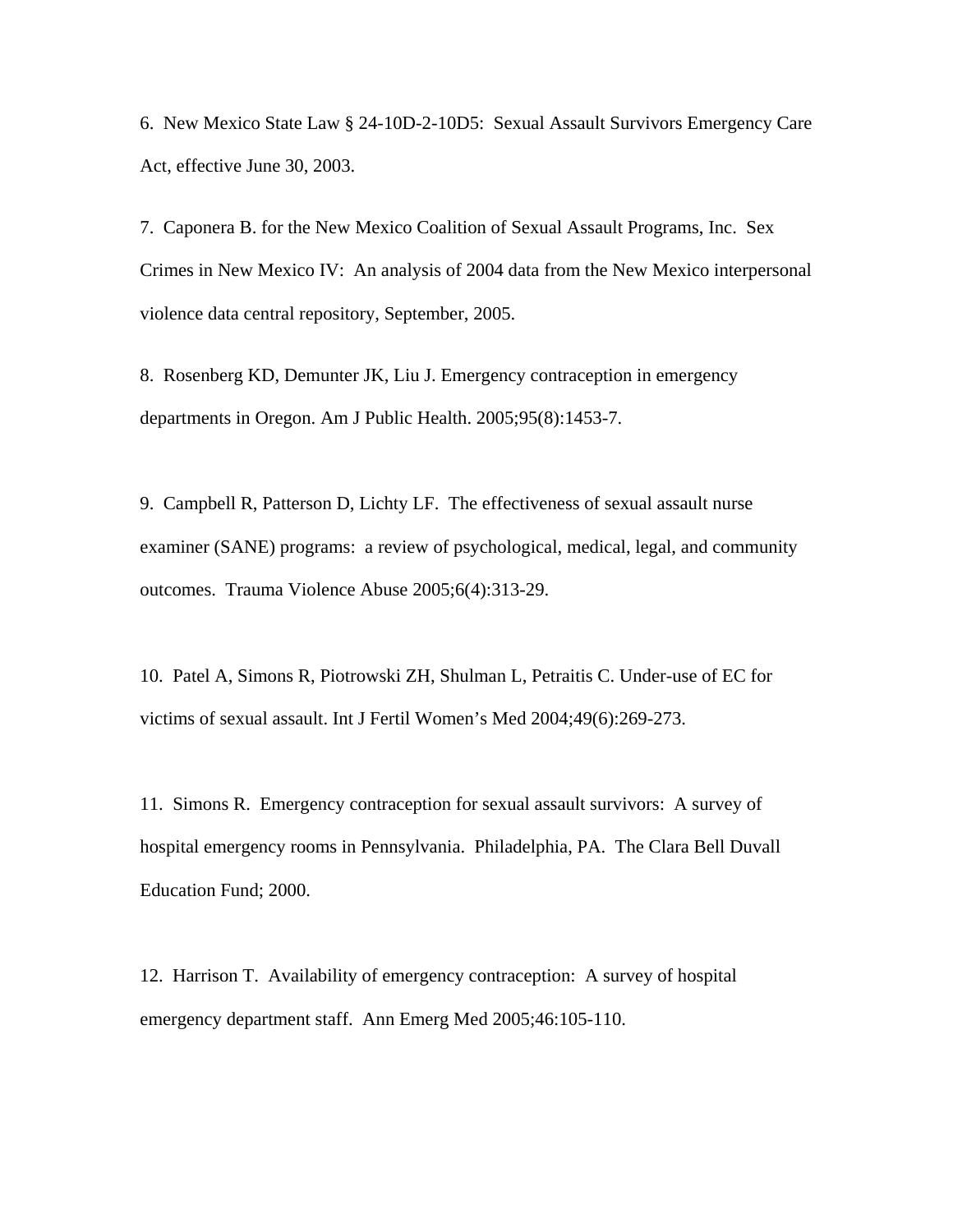13. Amey A, Bishai D. Measuring the quality of medical care for women who experience sexual assault with data from the National Hospital Ambulatory Medical Care Survey. Ann Emerg Med 2002;39:631-638.

14. Keshavarz R, Merchant RC, McGreal J. Emergency contraception provision: a survey of emergency department practitioners. Acad Emerg Med 2002;9:69-74.

15. Temin E, Coles T, Feldman JA, Mehta SD. Availability of emergency contraception in Massachusetts emergency departments. Acad Emerg Med 2005;12(10)987-993.

16. A national protocol for sexual assault medical forensic examinations adults/adolescents, U.S. Department of Justice Office on Violence against Women, September 2004: [http://www.ncjrs.gov/pdffiles1/ovw/206554.pdf,](http://www.ncjrs.gov/pdffiles1/ovw/206554.pdf) accessed 3-10-07.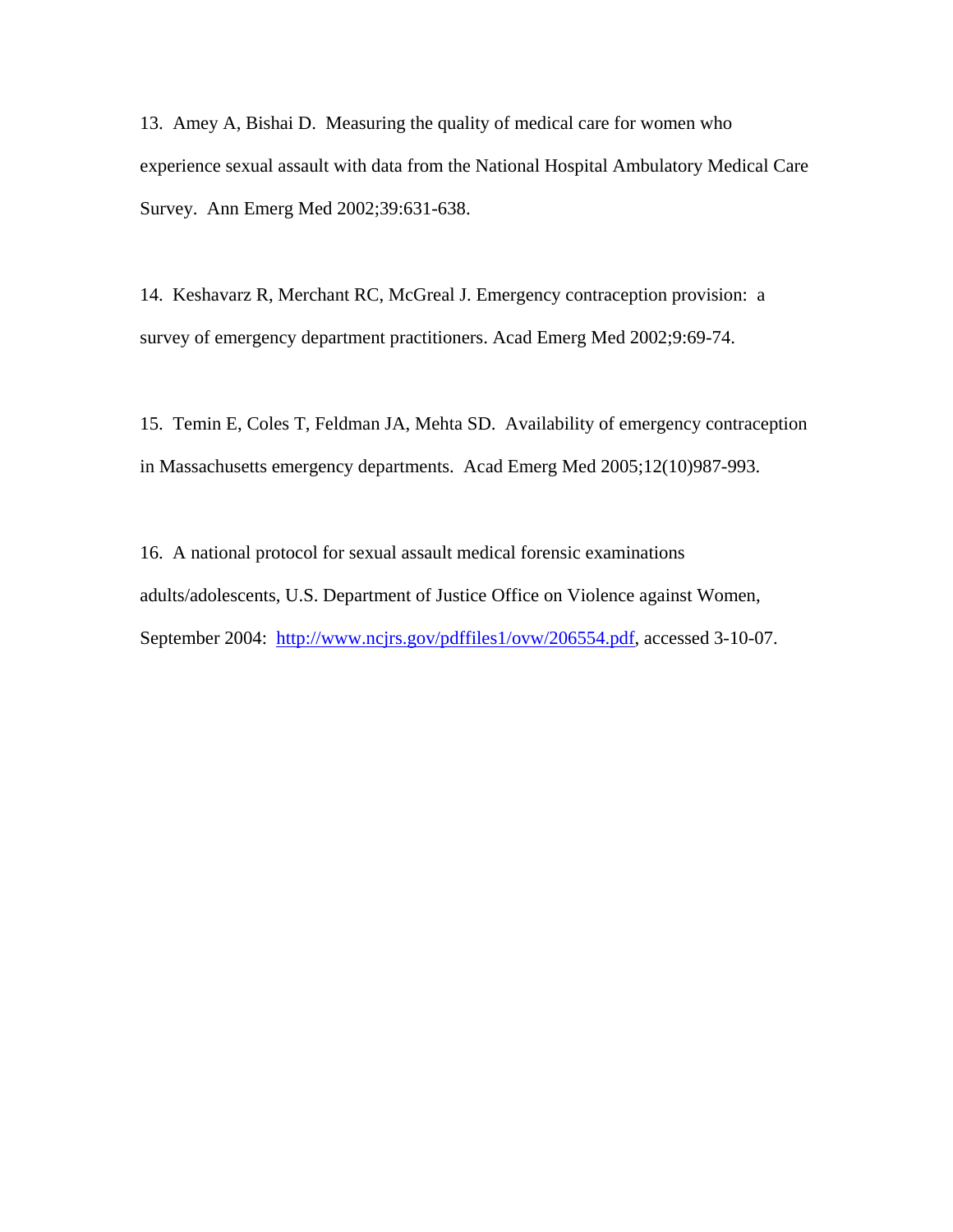# **Table 1**

# **Emergency department practice related to EC for sexual assault survivors**

| <b>Survey Question</b>                                                 | <b>Emergency Department provider answer</b><br>Subjects answering yes/total subjects (%) |            |           | Don't*<br>know<br>(%) |
|------------------------------------------------------------------------|------------------------------------------------------------------------------------------|------------|-----------|-----------------------|
|                                                                        | <b>MD</b>                                                                                | <b>RN</b>  | Clerk     |                       |
| The ED has a written rape protocol                                     | 21/31(68)                                                                                | 26/30 (87) | 19/26(73) | 13                    |
| Protocol available                                                     | 4/21(19)                                                                                 | 5/26(19)   | 4/20(20)  | $\overline{2}$        |
| EC in rape protocol                                                    | 4/21(19)                                                                                 | 5/26(19)   | 4/19(21)  | 40                    |
| EC is offered to sexual assault survivors                              |                                                                                          |            |           |                       |
| Routinely                                                              | 19/31(61)                                                                                | 18/30(60)  | 8/26(31)  | 20                    |
| Physician discretion                                                   | 7/31(23)                                                                                 | 4/30(13)   | 4/26(15)  |                       |
| Referred to outside provider                                           | 1/31(3)                                                                                  | 1/30(3)    | 0         |                       |
| Never                                                                  | 3/31(10)                                                                                 | 2/30(7)    | 3/26(12)  |                       |
| If rape victim is a minor,                                             |                                                                                          |            |           |                       |
| EC is offered regardless of age                                        | 13/30(43)                                                                                | 14/29(48)  | 7/26(27)  | 15                    |
| Parental consent is required                                           | 13/30(43)                                                                                | 6/29(21)   | 9/26(35)  |                       |
| EC is not offered to minors                                            | 0                                                                                        | 2/29(7)    | 1/26(4)   |                       |
| EC is offered at the physician's                                       | 4/30(13)                                                                                 | 2/29(7)    | 1/26(4)   |                       |
| discretion                                                             |                                                                                          |            |           |                       |
| Requirements before obtaining EC                                       |                                                                                          |            |           |                       |
| Pregnancy test                                                         | 25/28 (89)                                                                               | 23/28 (82) | 12/25(48) | 16                    |
| Police report                                                          | 6/27(22)                                                                                 | 5/27(19)   | 8/26(26)  | 14                    |
| How patients obtained EC                                               |                                                                                          |            |           |                       |
| Both doses dispensed in ED                                             | 14/31(15)                                                                                | 11/30(37)  | 4/26(29)  |                       |
| One or both doses prescribed                                           | 12/31(39)                                                                                | 12/30(40)  | 5/26(19)  | 23                    |
| Referred to outside provider                                           | 1/31(3)                                                                                  | 3/30(1)    | 5/26(19)  |                       |
| If prescribed, patient referred by ED to<br>pharmacy known to carry EC | 4/27(15)                                                                                 | 4/26(15)   | 2/14(14)  | ???                   |

\*This column is the sum of the "don't know" responses of all three provider types combined, expressed as a percentage of total respondents

Note: No responses differed significantly between the three types of providers (all  $p >$ .05)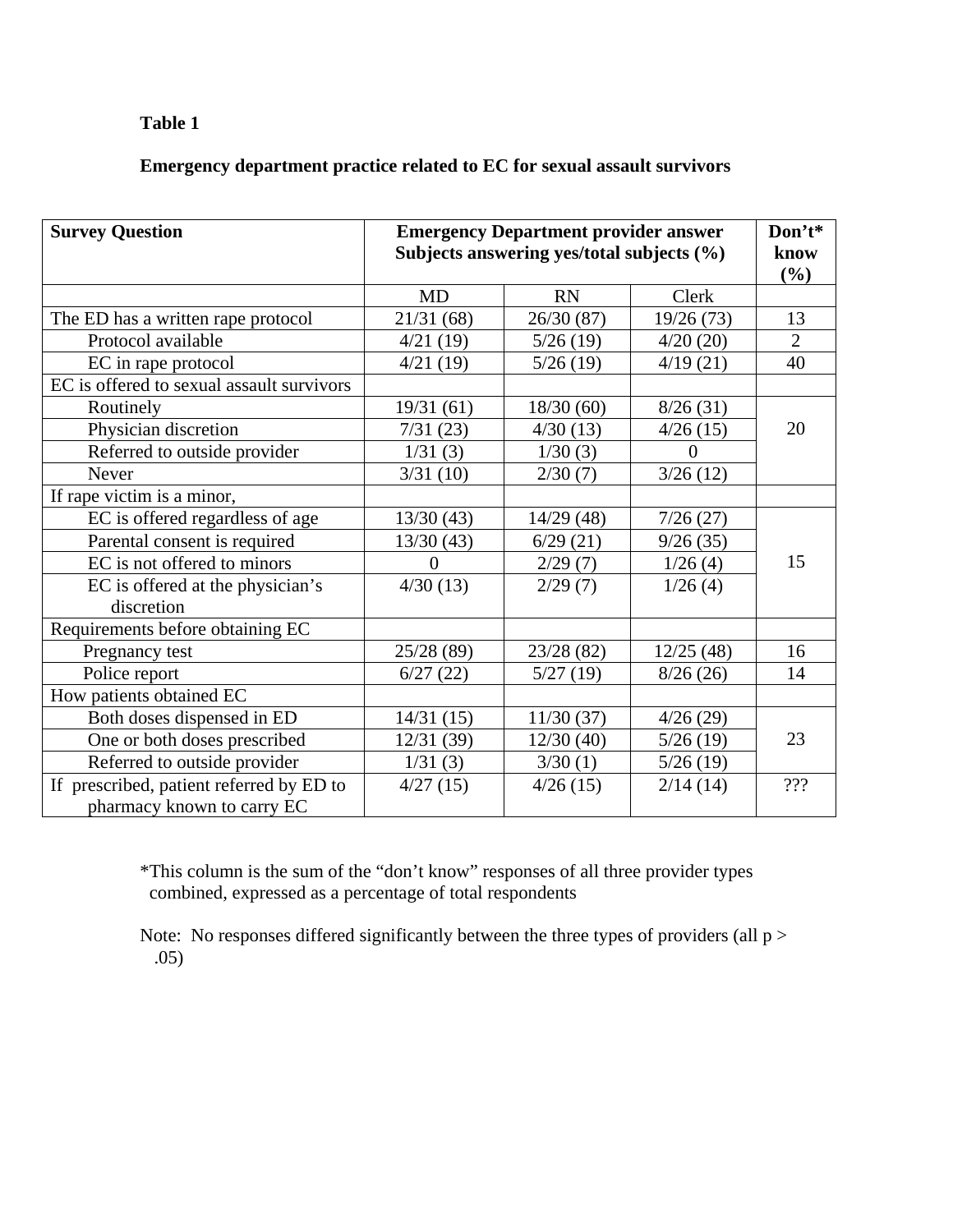#### **Table 2**

### **Emergency department practice related to EC for women who had unprotected consensual sex**

| <b>Survey Question</b>                       | <b>Emergency Department provider answer</b><br>"Yes" to the survey question<br>N answering yes/total $N^*$ (%) |            |           | Don't*<br>know<br>$(\%)$ |
|----------------------------------------------|----------------------------------------------------------------------------------------------------------------|------------|-----------|--------------------------|
|                                              | MD                                                                                                             | <b>RN</b>  | Clerk     |                          |
| EC is offered for consensual unprotected sex |                                                                                                                |            |           |                          |
| Routinely                                    | 11/31(35)                                                                                                      | 5/30(17)   | 2/25(8)   |                          |
| At the physician's discretion                | 16/31(52)                                                                                                      | 11/30(37)  | 11/25(44) |                          |
| Not offered, referred to outside provider    | 3/31(10)                                                                                                       | 5/30(17)   | 3/25(12)  |                          |
| Never                                        | 1/31(3)                                                                                                        | 8/30(27)   | 4/25(16)  |                          |
| Why MDs don't prescribe EC routinely when    |                                                                                                                |            |           |                          |
| requested for consensual unprotected sex     |                                                                                                                |            |           |                          |
| Hospital policy against this practice        | 0                                                                                                              | 1/25(4)    | 3/23(13)  |                          |
| Physician personal beliefs against           | 13/20(65)                                                                                                      | 9/25(36)   | 4/23(17)  | 16                       |
| Unaware of EC                                | 1/20(5)                                                                                                        | 1/25(4)    | $\theta$  |                          |
| Other                                        | 6/20(30)                                                                                                       | 12/25 (48) | 7/23(30)  |                          |

\*This column is the sum of the "don't know" responses of all three provider types combined, expressed as a percentage of total respondents

Note: No responses differed significantly between the three types of providers (all  $p >$ .05)